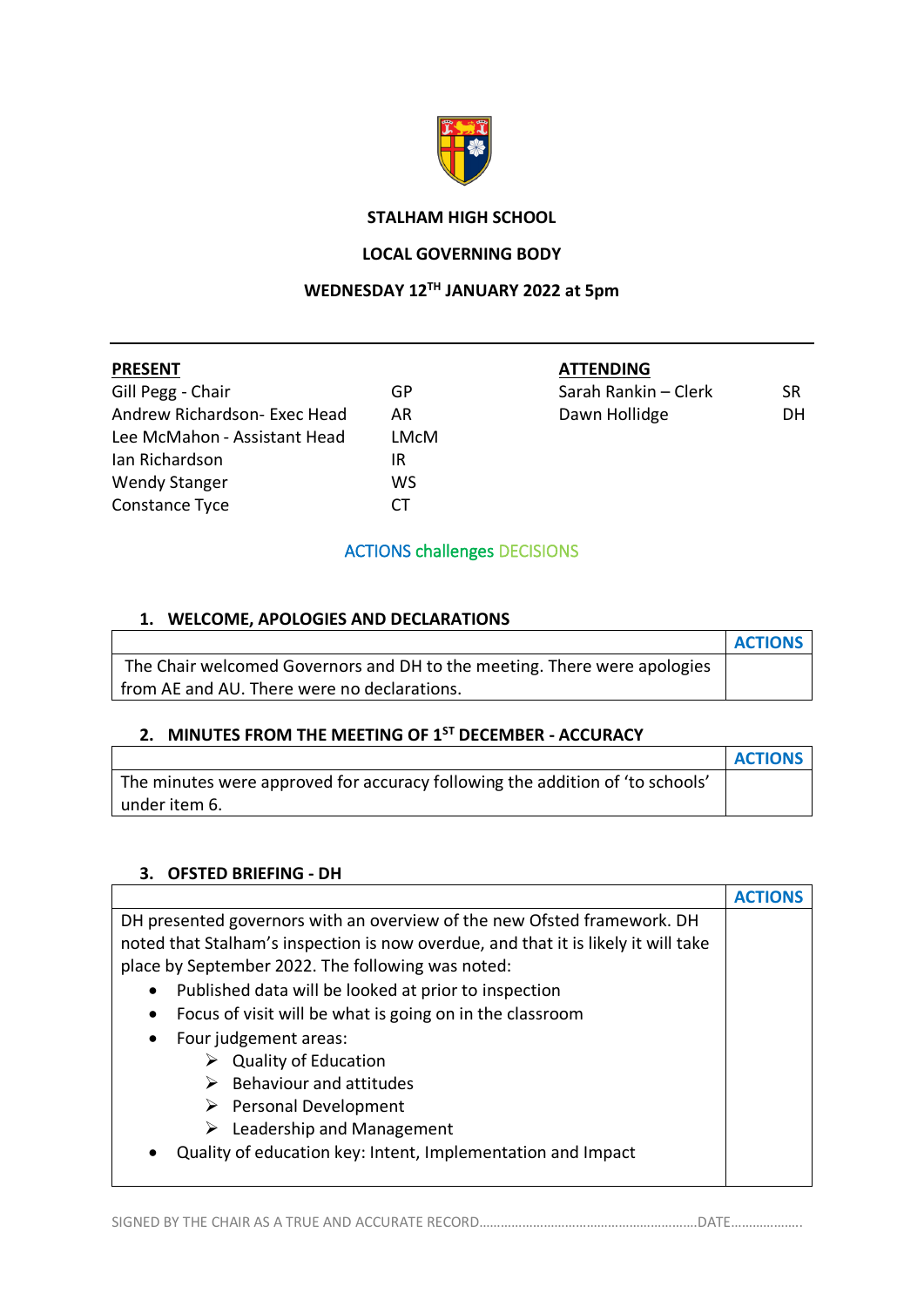#### • **Deep dives**:

- $\triangleright$  lesson observations
- $\triangleright$  scrutiny of student work
- $\triangleright$  student voice
- $\triangleright$  conversations with subject leads and teaching staff.
- **Intent:**
	- $\triangleright$  suitability of curriculum for Stalham's context
	- $\triangleright$  content and structure of carefully designed curriculum maps
	- $\triangleright$  sequencing across the years and layering of knowledge
	- $\triangleright$  subject enrichment beyond the curriculum 'cultural capital' (a 3 year KS4 allows for this)
	- $\triangleright$  bridge disadvantaged gap
	- $\triangleright$  provide a broad, enriching and ambitious curriculum
	- $\triangleright$  oracy a focus of debates and discussion in class
	- $\triangleright$  English and maths tuition under National Tutoring Programme in place for those students not following a full curriculum
	- $\triangleright$  Three phase assessment model tracks student progress with summative assessment taking place 3 times a year
	- $\triangleright$  Knowledge and skills are part of every lesson

### • **Implementation:**

- $\triangleright$  Schemes of work and long-term planning
- $\triangleright$  Subject knowledge and support
- $\triangleright$  Data gathering and review
- $\triangleright$  Lesson observation and interviews with students.
- **Impact:**
	- ➢ Student progress
	- ➢ Nationally generated performance data
	- $\triangleright$  First-hand evidence
	- ➢ Destinations data
	- $\triangleright$  Readiness of SEND students for their next stage

### • **Preparation for Ofsted visit**:

- $\triangleright$  Departmental reviews following Ofsted framework
- $\triangleright$  Subject leaders are reviewing curriculum and assessment
- $\triangleright$  Department time on INSET days
- $\triangleright$  Updates for staff on key areas eg school ethos and vision, PD, SEND
- ➢ Q&A practice

### **Governors asked the following questions:**

#### **How do we link the curriculum from the primaries?**

DH advised that liaison takes place with Department Heads and the primary schools, and that teachers are familiar with the Year 6 National Curriculum. LMcM noted that large feeder primary Stalham Academy have reached out to the High School for liaison on transition. LMcM confirmed that this will happen when the time is right.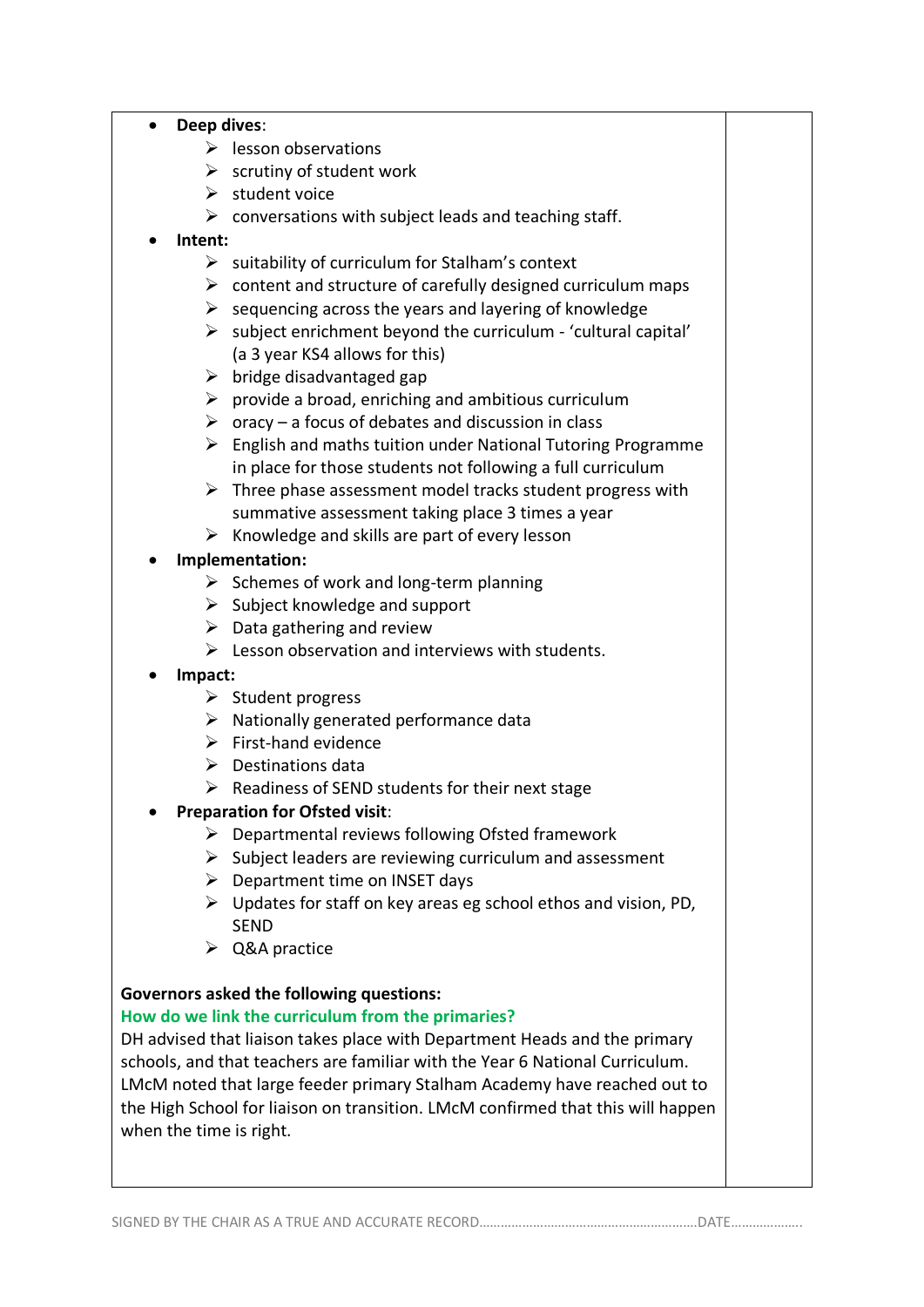#### **How is PHSRE covered?**

DH advised that this forms part of the core curriculum (delivered through the Soc/Eth curriculum) and that every department has looked at how to incorporate aspects of PD and SMSC into their lessons. This is demonstrated on the curriculum maps. Aspects are also covered in assemblies and tutor time.

**Governors questioned whether clear sequencing of SMSC was in evidence on the website.** AR advised that JM has clear SMSC grids.

**How much involvement will governors have in an inspection?** AR reported that at Reepham High inspectors spoke to the CEO, the Head, Senior Leaders and governors to triangulate.

The curriculum was discussed. AR underlined that the curriculum **is** the school's ethos with its central spine being 'Ready, Respect and Safe' with Ready meaning equipped with the skills for learning, Respect meaning being able to work reciprocally with other people and Safe meaning personal safety in every context.

**How is sexual harassment being covered at school?** AR confirmed that JM is carrying out a lot of work on this following the publication of the Ofsted sexual abuse in schools and colleges report in 2021. AR advised that this will be a focus of staff training going forward, and was a focus of the INSET day training in September 2021. LMcM noted the initial priority is the appropriate use of language and key to this is recruiting parents on the journey.

**What destinations data do you keep?** LMcM advised that only the first destination is known, and then contact with the students tends to be less established. Students are well prepared for the next stage of their lives post Stalham. Many providers come into school to deliver assemblies and each student has an individual meeting with the careers advisor to discuss an appropriate destination. AR noted that the school has no NEETS. **How can governors get a really strategic overview of the school?** AR advised that the SEF is a work in progress and should be ready by half term. This will provide a wealth of strategic information for governors. DH was thanked for her presentation and contribution to the meeting.

*DH left the meeting at 18:20*

#### **4. HEADTEACHER'S REPORT TO GOVERNORS**

| AR presented the Headteacher's report. The following was noted:                    |           |
|------------------------------------------------------------------------------------|-----------|
| Attendance is pleasing and well above the national average of 88%. AR<br>$\bullet$ |           |
| indicated that the high attendance rates reflect student and parental              |           |
| confidence in sending their children to school in a safe environment.              |           |
| Governors asked that benchmarking data be added to the report. AR agreed           | <b>AR</b> |
| to this and reminded governors that the school's target is 96% attendance.         |           |
| Return to school Covid testing programme worked well. Governors<br>$\bullet$       |           |
| asked that volunteers and staff be thanked from the LGB.                           |           |
| Supply costs to cover staff absence have escalated.<br>$\bullet$                   |           |
| Return to school staggered start successful<br>$\bullet$                           |           |